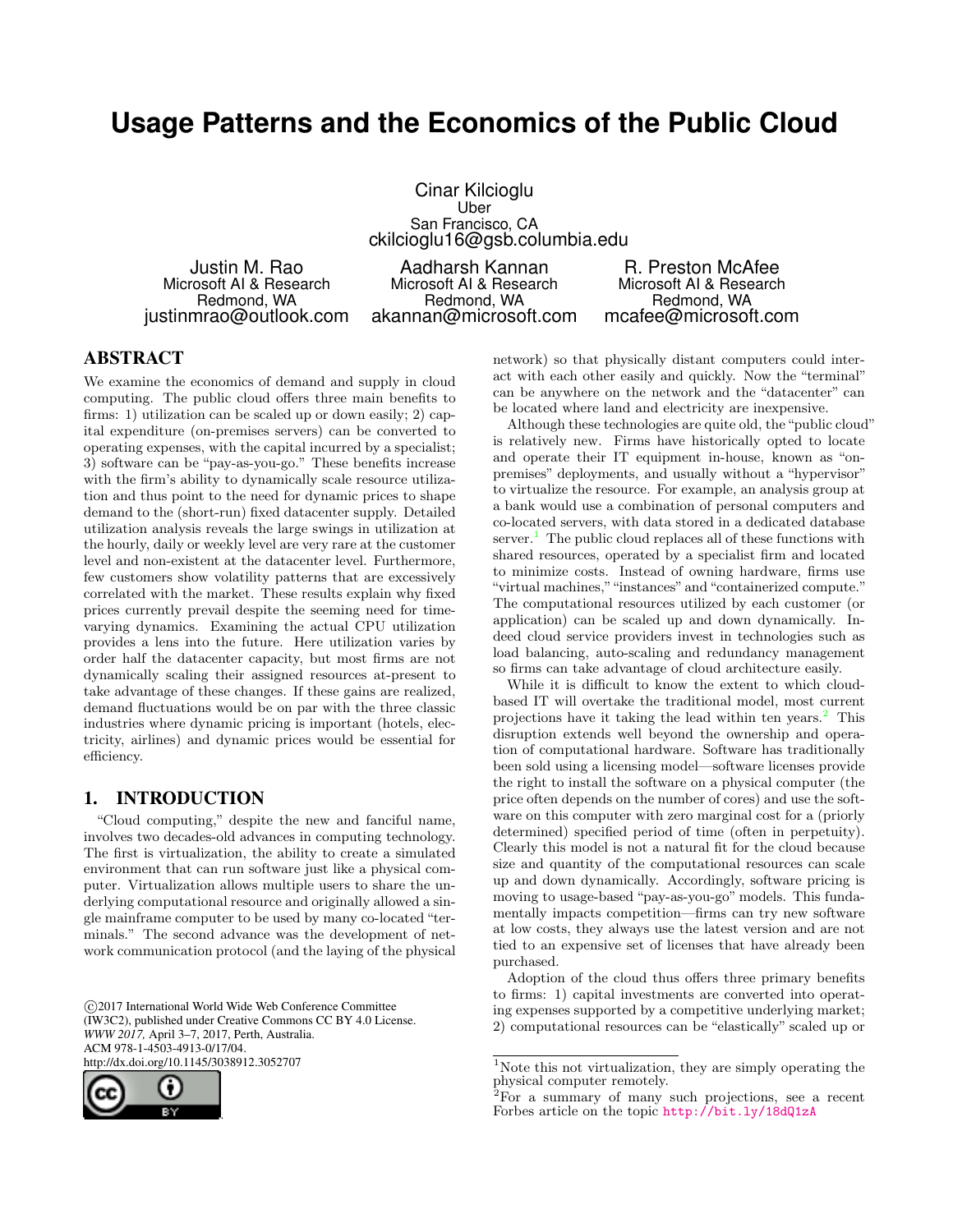down, allowing firms to only pay for what they use and expand/contract with lower adjustment costs; 3) it reduces lock-in of software, thus spurring competition to meet their needs. While the first two benefits have received greater attention in the academic literature [\[1,](#page-7-0) [4\]](#page-7-1), all three benefits are amplified by elastic scaling of computational resources. These financial incentives would lead us to expect large swings in usage within customers under a fixed price regime. Given that customers from a specific geographic area are likely to have similar usage demand patterns (e.g. high when their employees are at work), we in turn expect there to be large swings of usage at the datacenter level.

Research in economics and operations management posits that dynamic pricing is critically important when capacity is fixed (at least in the short-run) and fixed costs represent a substantial fraction of total costs. In these markets, firms change prices so that demand is equal or close to the fixed capacity. The degree to which this can be accomplished depends on demand responsiveness and the firm's price setting ability, which jointly determine how supply goes unused. Our scientific understanding of peak-load pricing focuses on three industries: electricity, airlines and hotels [\[5,](#page-7-2) [6,](#page-7-3) [10,](#page-8-0) [12\]](#page-8-1). Cloud computing thus seems to offer a fourth large industry where dynamic prices are expected to be important.

Given the discussion thus far, it may come as a surprise that the largest cloud providers (and all providers to the best of our knowledge) overwhelmingly use static prices. Even Amazon's "spot market," which is very small relative to their standard offerings, generally trades at a fixed reserve price and prices do not vary with plausible demand patterns, indicating they are not serving the traditional aims of dynamic pricing [\[8\]](#page-8-2). Further "reserved instances" in which a customer pays in advance for one or three years of 24/7 operation of virtual machines (VM), have grown in popularity. Although these are early days for the public cloud, the pricing models used in practice seem to be at odds with the standard "story of the cloud" (told here and elsewhere). How can we reconcile this apparent contradiction? Are pricing models overly simplistic, leaving huge gains on the table from more sophisticated mechanisms, such as time-of-day pricing? Conversely, are demand patterns such that fixed prices are close to optimal and the main benefit is outsourcing operation of computational resources to a specialized firm, and not dynamic scaling as is commonly assumed?

We have address these questions using detailed telemetry data from a major provider's public cloud datacenters. During the period of study, prices were constant and all billing was done at the minute level (e.g. no annual reservations). We show that at the customer level, hourly and daily bill-usage volatility is small, with the majority of customers showing a min/max variation of less than 5%. This volatility tends to be smaller for large customers. We do observe a handful of outliers, both a random set of one hundred customers and the largest set of one hundred customers, that use resource much more elastically. At the datacenter level however, these outliers (firms) usage washes out—overall usage patterns are stable and predictable. Borrowing from the finance literature, we compute each tenant's "beta," the correlation of their volatility with the datacenter's demand and find that most tenants have a beta less than one, though the estimates are positive on average. In particular, we do not see large "high beta" tenants that would exacerbate demand spikes and thus be subject to intense peak load pricing.

These results on usage patterns directly inform pricing models. First, the observed patterns explain the pricing mechanisms currently used in the market, putting to rest intuition that they are too simplistic to be near-optimal. In a regime of stable usage, static prices and reserved capacity come at a low efficiency loss and have advantages of simplicity and predictability. Second, predictable usage allows providers to run datacenters at high utilization efficiency without the need to use prices to shape demand. In contrast, if firms had correlated demand spikes, for instance weekdays during business hours, similar to what is commonly observed in electricity markets [\[11\]](#page-8-3), then the cloud provider has to "provision for the peak" just as firms must do for on-premises infrastructure. While some of this inventory could be sold off-peak at lower prices, it is nonetheless the case that the degree to which firm-level fluctuations cancel each other out directly impacts efficiency—and thus the price—in a competitive market.

We view these results as suggesting that the first generation of cloud utilization by-and-large takes the form of firms "lifting" their on-premises software stack and "placing" it in a public datacenter. If this stack was designed to run on a fixed amount of computational resources, it is explains why we see many customers having very predictable usage in the cloud. In the language of software developers, these programs are not "cloud native," in that they are not designed to dynamially provision resources to reap efficiency gains. The customers who are outliers in our data, show usage patterns that we'd expect from this type of architecture.

Since the public cloud is relatively new and evolving quickly, we do not expect the future to match the present. To provide a lens into future utilization patterns we look at the actual CPU utilization for each VM. These data give the min, max and average utilization for 5-minute intervals. Comparing the max usage in any period to 100% can be used as a proxy for optimally provisioning resources to meet the maximum computational needs within the interval (the difference between the observed max and 100% can thus be "saved"). We observe that the average max CPU utilization as compared to peak max CPU utilization ratio is less than 60% on average at datacenter level. This means that approximate potential gain from dynamic scaling is more than 40%. (Note that the customer pays based on the number of instances "up," not CPU usage directly and thus has a financial incentive to introduce such scaling.) This indicates that if we moved to a world in which resources were only turned on when needed, then we would expect far greater fluctuations in resource utilization—order half the datacenter—which is similar to demand fluctuations observed in the classic peakload pricing industries. Relatedly, we document much more pronounced circadian cyclicality of CPU usage as compared to VM usage. Since there is a financial incentive to adopt efficient scaling, we expect dynamic prices will be necessary for efficiency at some point in the evolution of cloud computing. Taken together the results both explain current market practices and suggest that as the market matures, new economic models will have to be developed.

## 2. A PRIMER ON CLOUD COMPUTING

As computing and storage requirements have increased over time firms have moved IT infrastructure to dedicated facilities known as "datacenters," which serve as the backbone of the system that satisfies these requirements. A typ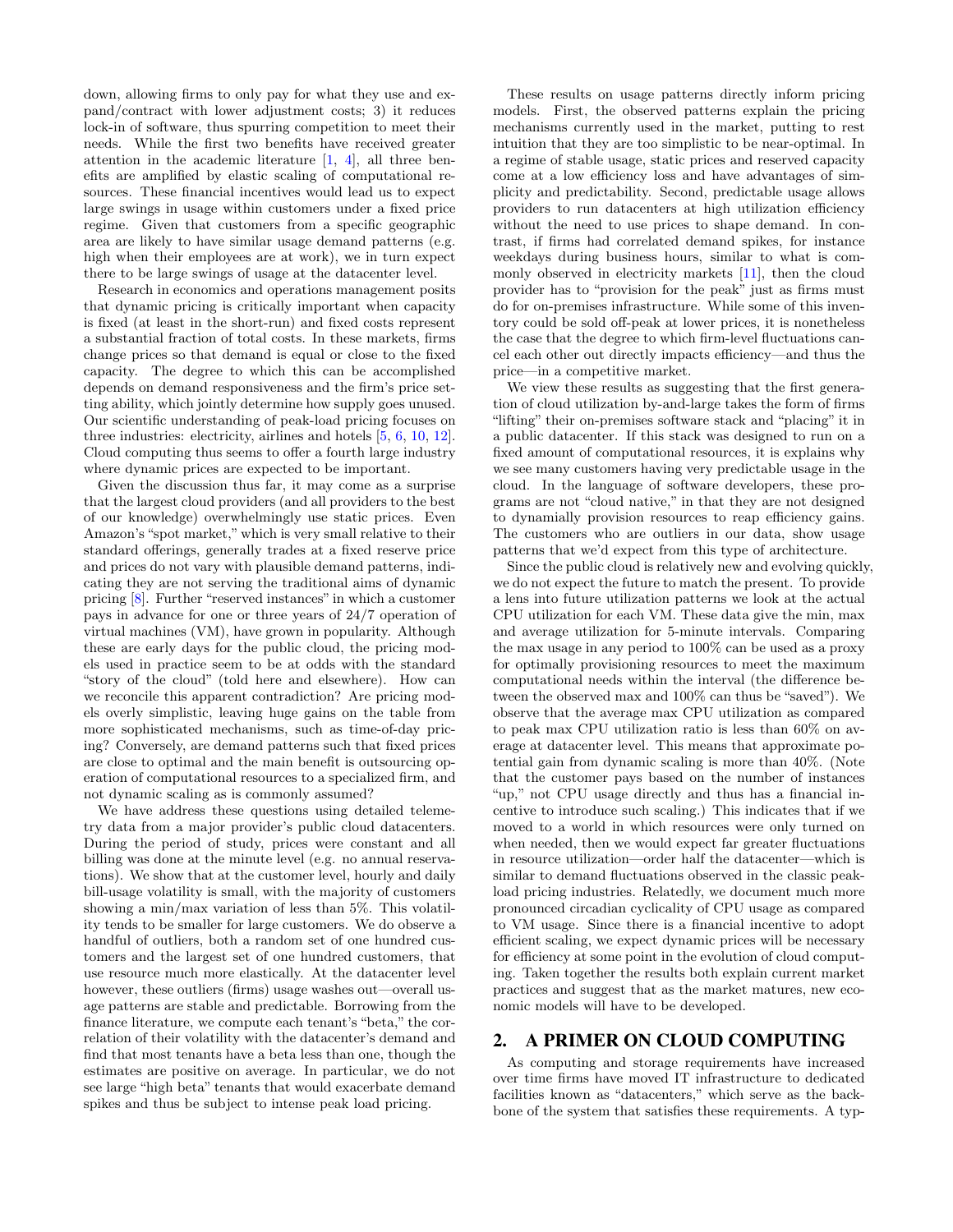ical datacenter is designed to house thousands of "tenants" at the same time. Large IT companies such as Amazon, Apple, Facebook, Google, and Microsoft have multiple datacenters located around the world. Datacenters are organized in "clusters," each containing 10+ "racks," which contain roughly 20–80 connected servers housed in the same cabinet. Racks are connected by switches and routers. Each server is a physical computer that can accommodate multiple users via virtualization (see [\[3\]](#page-7-4) for a detailed analysis of modern datacenters). Virtualization enables multiple users residing in the same hardware structure to have a simulated computer environment without interference from other users. Through this process, a menu of "virtual machines"is offered with differing performance levels. The hypervisor, or virtual machine monitor, is the most critical part in this technology. It can be called as the "datacenter operating system" as it equips isolation between users, supports multiple operating system, schedules and allocates resources, and provides minimal performance loss due to multi-tenancy. Moreover, it plays a critical role in managing required redundancy, autoscaling and load balancing which are the critical parts that give elasticity to the cloud (see [\[2\]](#page-7-5) for Xen, a widely used hypervisor).

In contrast to elastic scaling in the cloud, the performance of traditional, on-premise computers is bounded by the physical hardware (software must respect resource constraints). If the hardware is not used at capacity, the unused part is wasted. "Cloud native" applications provide flexible computing power that can be adjusted based on computing needs by allocating resources dynamically. [\[1,](#page-7-0) [13\]](#page-8-4) provide a more technical treatment of techniques to adaptively scale when computing requirements fluctuate over time. Many popular methods utilize auto-scaling and load balancing functionality provided by major cloud providers, but other methods exist. For example, a firm could run scripts to identify idle VMs and kill the deployment programmatically via command line tools. If data is always saved to a network disk (persistent storage), then this simple policy would reduce compute utilization without loss of data.

While the cloud offers these capabilities, it can also function just like traditional equipment. If a firm simply "lifted" their software applications and "placed" them in the cloud, then little dynamic scaling would occur. This highlights the difference between traditional software, where computational resources are constraints and marginal costs are essentially zero, and cloud-native software, where there are no hard constraints, but marginal costs are positive, since the user is paying by the minute per virtual core. Not only are the design incentives fundamentally different, but the capital expense is converted to an operating expense that is outsourced to a specialist firm.

The degree to which firms architect their software to dynamically scale directly impacts demand volatility at the datacenter, which is, in turn, a key determinant of the optimal pricing schedule. If demand is stable over time, there is minimal efficiency loss with fixed prices. If demand fluctuates widely, dynamic pricing models perform better and the extent of performance improvement is depends on the magnitude and predictability of the variation. Economic models of "peak load pricing" predict the welfare loss proportional to the square of gap between peak usage to average usage this gaps captures lost efficiency when one has "provision for the peak." If the variation is predictable, a menu of a few fixed prices, for instance peak and off-peak price, can achieve nearly the efficiency of fully dynamic prices. Peakload pricing is discussed extensively in the context of electricity markets. Closest to our case, [\[7\]](#page-8-5) discusses that if the firms anticipate Cournot competition, they invest in capacity more compared to fully competitive case, which results more ample capacity during off-peak periods.

For this study, our data consist of datacenters logs from a major cloud provider. These detailed logs give information on the computational resources customers are utilizing. In general, we will use the term "utilizing" or "demand" to referred to the deployed, and thus paid for, resources, not the actual utilization of compute cycles. The billing log data is recorded per-minute at the VM level and aggregated to the hour for our purposes. We do have data to examine how intensely the deployed resources our used. These data are record summary statistics (e.g. max, min, mean) at 5 minute intervals. All records are fully anonymized before any analysis is conducted. Our study time period is four months unless otherwise noted.

#### 3. REGION LEVEL ANALYSIS

Table [1](#page-4-0) shows the demand volatility in region (e.g. "US East") level.<sup>[3](#page-2-0)</sup> We normalize usage to be relative to the maximally observed value at the region (e.g. 0.04 indicates 4% of the maximally observed value for that region during the time period).<sup>[4](#page-2-1)</sup> We treat supply as fixed for the purposes of our study. In practice this assumption fails because new datacenters can be built and existing ones can be expanded. However, this adjustment takes longer than 4 months, the period of our study, and so is not directly relevant. Further, it is often not possible for a provider to expand supply in a given region, due to various constraints such as land availability, water allowances and local regulations. Finally we note that rack failures sometimes do occur, leading to small fluctuations in available supply, but the size of these failures relative to the whole is negligible.

Currently there are not any major providers that have dynamically adjusting prices for standard workloads. While prices do change over time, it is in the form of a major announcement by the provider and those prices prevail for many months. We study a period which did not involve any price changes by the three largest American cloud providers. The fact that prices are constant, supply is fixed and global capacity did not run out during our analysis period greatly simplifies our analysis because it means usage behavior is a reliable measure of demand.

We measure demand volatility at daily, weekly and monthly period lengths at the regional level. These time periods have natural ties to variation in human activity and have capture

<span id="page-2-0"></span><sup>&</sup>lt;sup>3</sup>In cloud computing customers typically choose a "region," for example "US West," to deploy their workloads. A region typically contains a few co-located datacenters (physical structures) which are connected to each other at very low latency via high throughput fiberoptics. The provider can thus easily load balance between these physical units and the entire complex is commonly referred to as a "datacenter."

<span id="page-2-1"></span><sup>4</sup>This was a requirement for publication as it preserves confidential information about datacenter efficiency.

<span id="page-2-2"></span><sup>5</sup>Amazon Web Services has a "spot market" for "evictable workloads" (VMs can be shutdown without notice). Past work has shown that this market can best be understood as a secondary market where a relatively small amount of an inferior product is sold at discounted prices [\[8\]](#page-8-2).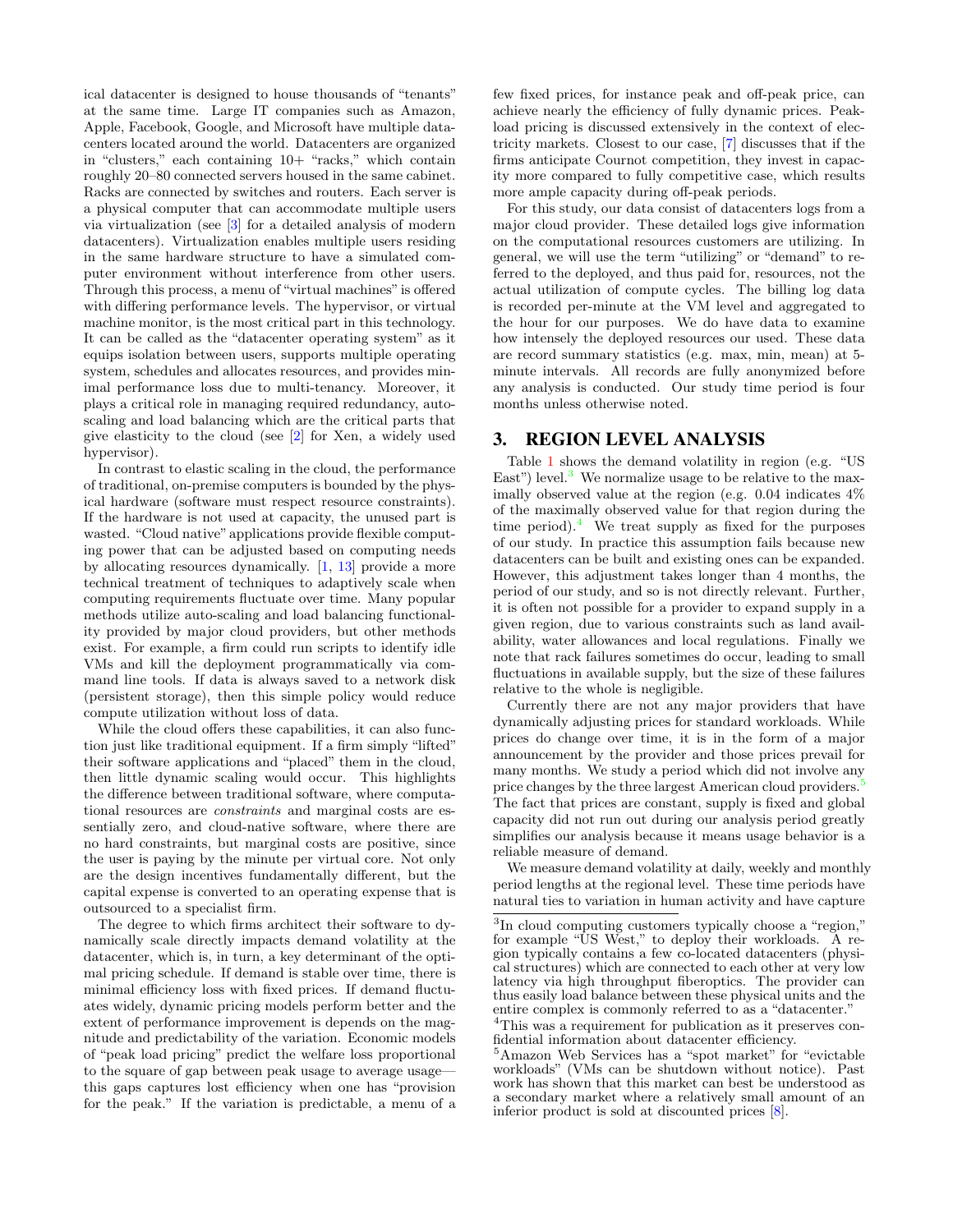predictable variation in other markets, such as electricity. We use two measures to capture volatility. First is the average max-min range, which captures average peak-to-trough variation within the unit of time (e.g., daily range gives the average difference between the min and max value observed in a day). Second is the standard deviation, which captures how different a randomly selected time-interval is expected to differ from the time-interval average.

Table [1](#page-4-0) summarizes these measures—we report the min, max, median, and mean across regions. Across all timeunits, mean/median standard deviation is roughly constant 0.05–0.06. This indicates, for instance, that a randomly selected day or week tends to be about 5% different than the datacenter's average day or week. The ranges tell a similar story. Daily and weekly ranges are 2–3% on average. Since the weekly range must be greater than the daily range (if the largest differences occur within a day, they also occur within a week), the fact that weekly range exceeds daily range by roughly 30% reveals that the majority of the variation occurs with a period length of a day. Monthly range is greater, coming in at 7.2%, with a max of 11% at the datacenter level. In the supplementary material, we show that these figures are driven by growth via new customers, not a predictable monthly fluctuation, which makes sense given that past work would not lead us to expect seasonality at the monthly level. Taken together these results indicate while there is variation over time, it is small relative to the size of the datacenter.



Figure 1: Standardized hourly usage in a typical region

Demand variation can be understood visually by examining Figure [1,](#page-3-0) which shows usage over time for typical region. A rather predictable time trend in the region is evident, along with small daily fluctuations of around 2%. Weekly fluctuations are not easy to make out. Indeed utilization not only has low variance, but the variance we do observe appears to be predictable. To verify this formally we split regional usage into train and test sets (i.e., test sets are not used to train the model). For each region, we first fit a predictor on daily usage with day-of-week dummies and a time trend. Then, we fit a regression line on hourly usage with hour-of-day dummies and a time trend and evaluate model predictions on the test set. The results are given in Table [2.](#page-4-1) The mean absolute percentage error has a mean/median of about 2% in both models. When compared to the variation in Table [1,](#page-4-0) we can see that the model explains roughly 70% of the observed variation. The fact that even this simple model can produce good results confirms our initial observations on predictability.

## 4. CUSTOMER LEVEL ANALYSIS

We now examine demand at the customer level. We will conduct our analysis on two samples of firms: 1) the top 100 customers, which captures behavior of large enterprises; 2) a random set of 100 customers, $6 \text{ which consists mostly}$  $6 \text{ which consists mostly}$ of small businesses. We start by examining the relationship between each customer's demand and the entire demand for the region they are deployed in. To do so we run a simple linear regression,  $\text{Indiv} \text{Usage}_t = \alpha + \beta \times \text{Region} \text{Usage}_t,$ where the coefficient  $\beta$  captures the linear relationship of a customer's utilization at time t with the overall region.  $\beta$ has a natural analog in the Capital Asset Pricing Model, a widely used model of a security's risk and returns, in that it captures the degree and magnitude to which a customer's demand spikes tend to co-occur with market spikes. All data is de-trended and normalized so that  $\beta = 1$  signifies that when the datacenter demand increases by 1% the customer's demand tends to increase by the same percentage amount.

Estimates for each individual customer are given in Figure [2.](#page-3-2) The histogram shows that the customer level usage tends to be postively related to market demand (most values are positive). Values above 1 are rare, indicates that there are very few customers who exacerbate regional level fluctuations. Further, many customers are close to zero or negative, indicating they are either negatively correlated or uncorrelated with market-level demand shocks. These findings helps explain relatively smooth utilization at the datacenter level.

<span id="page-3-0"></span>

<span id="page-3-2"></span>Figure 2: Histogram of  $\beta$ 

<span id="page-3-1"></span> ${}^{6}$ Customers are required to be active for at least 15 days during our sample period.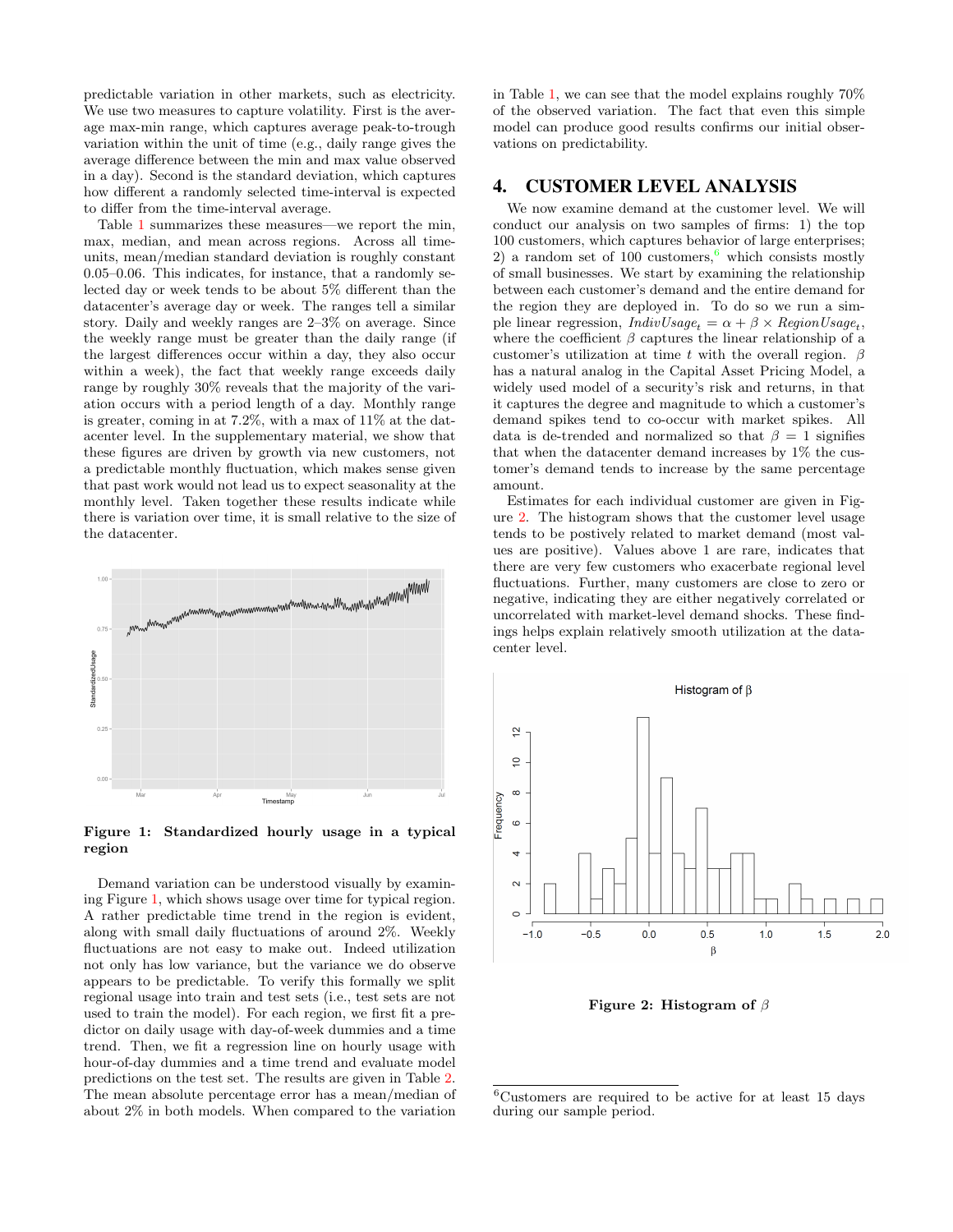<span id="page-4-0"></span>

| Table 1: Demand volatility at the region level |        |             |       |              |        |               |         |  |
|------------------------------------------------|--------|-------------|-------|--------------|--------|---------------|---------|--|
|                                                | Hourly | Average     | Daily | Average      | Weekly | Average       | Monthly |  |
| Region                                         | s.d.   | daily range | s.d.  | weekly range | s.d.   | monthly range | s.d.    |  |
| Min                                            | 0.031  | 0.014       | 0.031 | 0.021        | 0.032  | 0.041         | 0.038   |  |
| Max                                            | 0.156  | 0.056       | 0.159 | 0.059        | 0.169  | 0.110         | 0.202   |  |
| Mean                                           | 0.063  | 0.026       | 0.064 | 0.032        | 0.067  | 0.072         | 0.079   |  |
| Median                                         | 0.052  | 0.023       | 0.053 | 0.031        | 0.054  | 0.065         | 0.061   |  |



Figure 3: Summary of volatility

<span id="page-4-1"></span>Table 2: Mean absolute percentage error on the test set at the region level

| Region | Daily MAPE | Hourly MAPE |
|--------|------------|-------------|
| Min    | 0.007      | 0.010       |
| Max    | 0.045      | 0.042       |
| Mean   | 0.022      | 0.023       |
| Median | 0.020      | 0.022       |

Figure [3](#page-4-2) gives customer level volatility metrics, where all measures are normalized by the maximum observed utilization at the customer level to make them comparable to the overall datacenter (which are normalized with the datacenter max). The green (middle) bars give the top 100 customers and the blue (right) bars give a randomly selected 100. The red (left) bars give the region for comparison purposes. It is immediately obvious that the typical customer level shows similar demand fluctuations to the region as a whole. Interestingly, there are a relatively high number of <span id="page-4-2"></span>outlier customers in both the random 100 and top 100 that exhibit relatively large daily swings in usage. Tables [3](#page-5-0) and [4](#page-5-1) provide a bit more detail in confirming these conclusions. These customers are likely using dynamic scaling techniques to minimize costs and thus appear as outliers relative to the typical customer. However, since these customers are not the norm and, as we previously showed, the bursts are not strongly correlated with broader market demand, we do not observe fluctuations of this magnitude at the regional level. This means at present, datacenters can be operated with fixed prices at high capacity utilization, this efficiency is largely passed through to customers via lower prices in a competitive market.

The figure also reveals that regions exhibit higher average volatility than is observed at the customer level. While this seems a bit curious at first, it is easily explained by the fact that regions have an additional source of variation in the form of new customer acquisition. When new customers join, even if their usage is perfectly stable, this contributes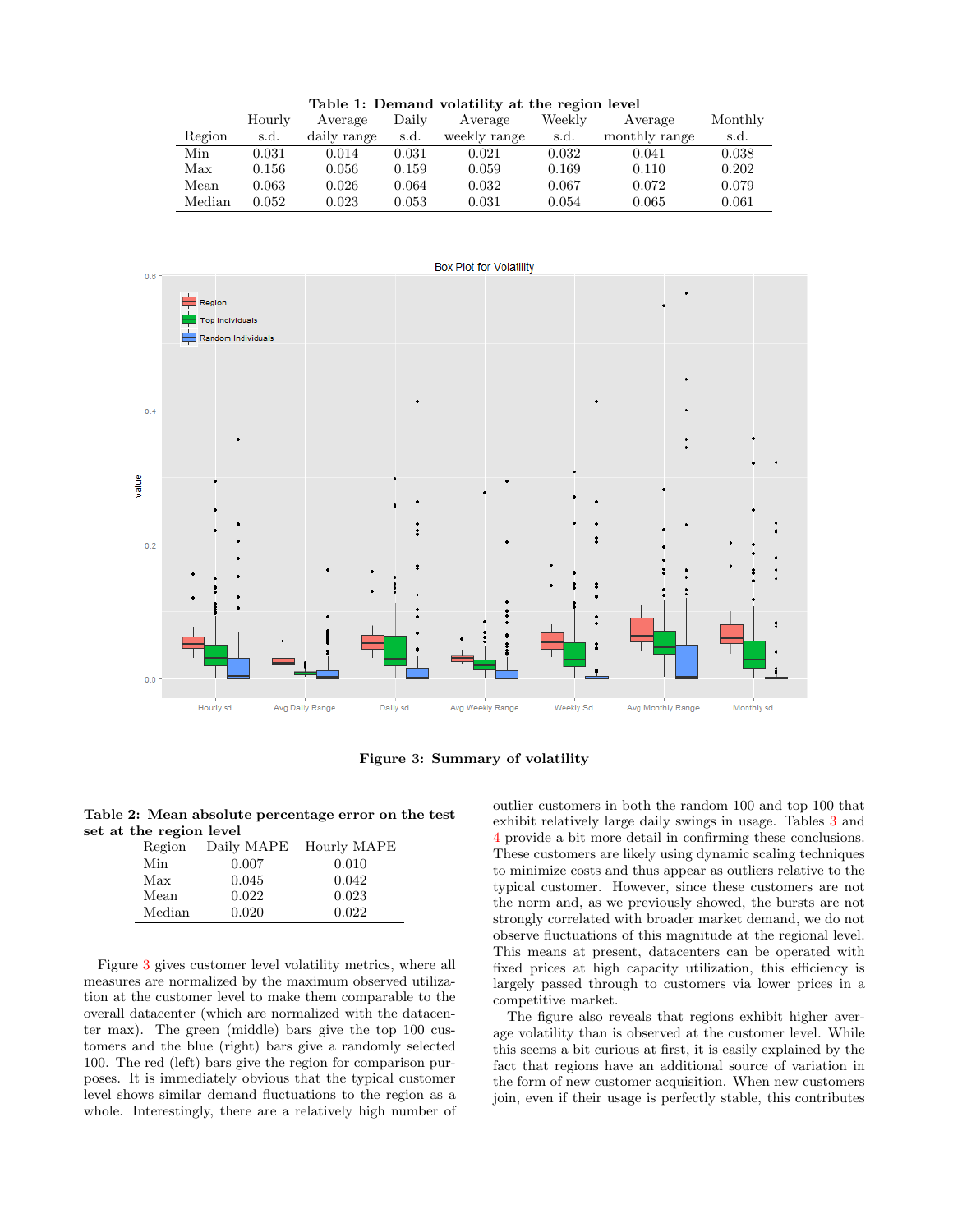<span id="page-5-0"></span>

|        |        |             |       |              |        | Table of Definance volutility at the tending level (top 100 tending) |         |
|--------|--------|-------------|-------|--------------|--------|----------------------------------------------------------------------|---------|
| Tenant | Hourly | Average     | Daily | Average      | Weekly | Average                                                              | Monthly |
| Rank   | s.d.   | daily range | s.d.  | weekly range | s.d.   | monthly range                                                        | s.d.    |
|        | 0.002  | 0.003       | 0.001 | 0.001        | 0.000  | 0.003                                                                | 0.000   |
| 2      | 0.002  | 0.003       | 0.001 | 0.001        | 0.001  | 0.004                                                                | 0.000   |
|        |        |             |       |              |        |                                                                      |         |
|        |        |             |       |              |        |                                                                      |         |
| 100    | 0.107  | 0.006       | 0.107 | 0.015        | 0.107  | 0.055                                                                | 0.107   |
| Min    | 0.002  | 0.003       | 0.001 | 0.001        | 0.000  | 0.003                                                                | 0.000   |
| Max    | 0.294  | 0.024       | 0.298 | 0.277        | 0.308  | 0.555                                                                | 0.358   |
| Mean   | 0.048  | 0.009       | 0.049 | 0.025        | 0.048  | 0.066                                                                | 0.051   |
| Median | 0.031  | 0.009       | 0.030 | 0.020        | 0.028  | 0.047                                                                | 0.028   |

Table 3: Demand volatility at the tenant level (top 100 tenants)

Table 4: Demand volatility at the tenant level (randomly selected 100 tenants)

<span id="page-5-1"></span>

| Tenant         | Hourly | Average     | Daily | Average      | Weekly | Average       | Monthly |
|----------------|--------|-------------|-------|--------------|--------|---------------|---------|
| $_{\#}$        | s.d.   | daily range | s.d.  | weekly range | s.d.   | monthly range | s.d.    |
|                | 0.000  | 0.000       | 0.000 | 0.000        | 0.000  | 0.000         | 0.000   |
| $\overline{2}$ | 0.005  | 0.004       | 0.001 | 0.001        | 0.001  | 0.005         | 0.000   |
|                |        |             |       |              |        |               |         |
| 100            | 0.001  | 0.001       | 0.000 | 0.000        | 0.000  | 0.001         | 0.000   |
| Min            | 0.000  | 0.000       | 0.000 | 0.000        | 0.000  | 0.000         | 0.000   |
| Max            | 0.357  | 0.162       | 0.412 | 0.294        | 0.412  | 0.574         | 0.321   |
| Mean           | 0.029  | 0.015       | 0.027 | 0.017        | 0.023  | 0.049         | 0.020   |
| Median         | 0.004  | 0.003       | 0.001 | 0.001        | 0.000  | 0.003         | 0.000   |

positively to our measures of regional volatility, but not our measures of customer volatility. We could have de-trended regional demand, but this would have made a source of variation that providers must deal with, namely an uncertain growth rate due to new customers.

To better understand customer behavior, we give three archetypes in Figure [4.](#page-6-0) A low volatility customer typically sits at a preferred level with minimal deviations. As discussed, this likely corresponds to a customer that is using software that is used treating comptuational resources as a constraint. In this case, the size of deployment in the cloud or number of servers purchased in a traditional set-up is set to ensure a desired level of performance. A moderate volatility customer floats around a relatively small range, indicating some dynamic scaling, whereas a high volatility customer shows much larger jumps utilization. While these archetypes by no means capture all usage patterns, they provide a good mental model of customer types.

#### 5. CPU UTILIZATION

The preceding analysis focused on deployed resources, not actual utilization of the resources that are deployed. A VM instance can be "up" and not fully utilized. Cloud technologies such as auto-scaling, load-balancing and containers (an environment that allows code execution without full operating system functionality) help draw billed utilization and actual resource utilization closer together, but these technologies are not yet fully adopted, as they often require custom development solutions when moving to the cloud. Since deployments are billed by the minute, there is a financial incentive to re-architect software to make use of these benefits and thus we expect them to more widely adopted as time goes. Actual CPU utilization offers a lens into a potential future where adoption is widespread. We could imagine, for instance, a world in which these technologies allowed customers to only be billed for computational cycles (an analogy would be to pay only for what your laptop "does," not keeping the OS "ready for use").

In this section we use detailed telemetry data on CPU usage. These data give the min, max and average utilization for every 5 minutes at the VM level. One likely familiar example of this type of data data is the "system performance" feedback interface on a personal computer. We summarize these data at the region level for each 5 minute interval by taking the observed max for each VM, adding these up and comparing this to the maximum total computational usage. The max is the most attractive measure because of the resources necessary to satisfy demand within this narrow time interval. We however note that scaling could occur at time frequencies below 5 minutes, meaning our estimates may understate the impact of dynamic scaling technologies.

Figure [5](#page-7-6) shows CPU utilization for a representative week at a typical datacenter.<sup>[7](#page-5-2)</sup> Both day-of-week (the first two days are the weekend) and time-of-day effects are now clearly evident and far more pronounced that those observed in Figure [1.](#page-3-0) CPU utilization is steady and lower during the weekend than the weekdays. Moreover, midday has higher CPU utilization for all weekdays. The overall peak-to-trough variation is 30%, with a value closer to 20% if we ignore a few large spikes (we notably did not observe significant spikes for billed usage). Variation in max CPU utilization measure at 5-minute intervals is 10x higher than the variation in VM usage. If CPU usage is indeed lens into future behavior, then we should expect datacenter utilization to transition from the current regime of low volatility, to much more meaningful swings in demand. This would in-turn raise the

<span id="page-5-2"></span><sup>7</sup>Note that the data is in datacenter level, not in region level. The regional results would be similar.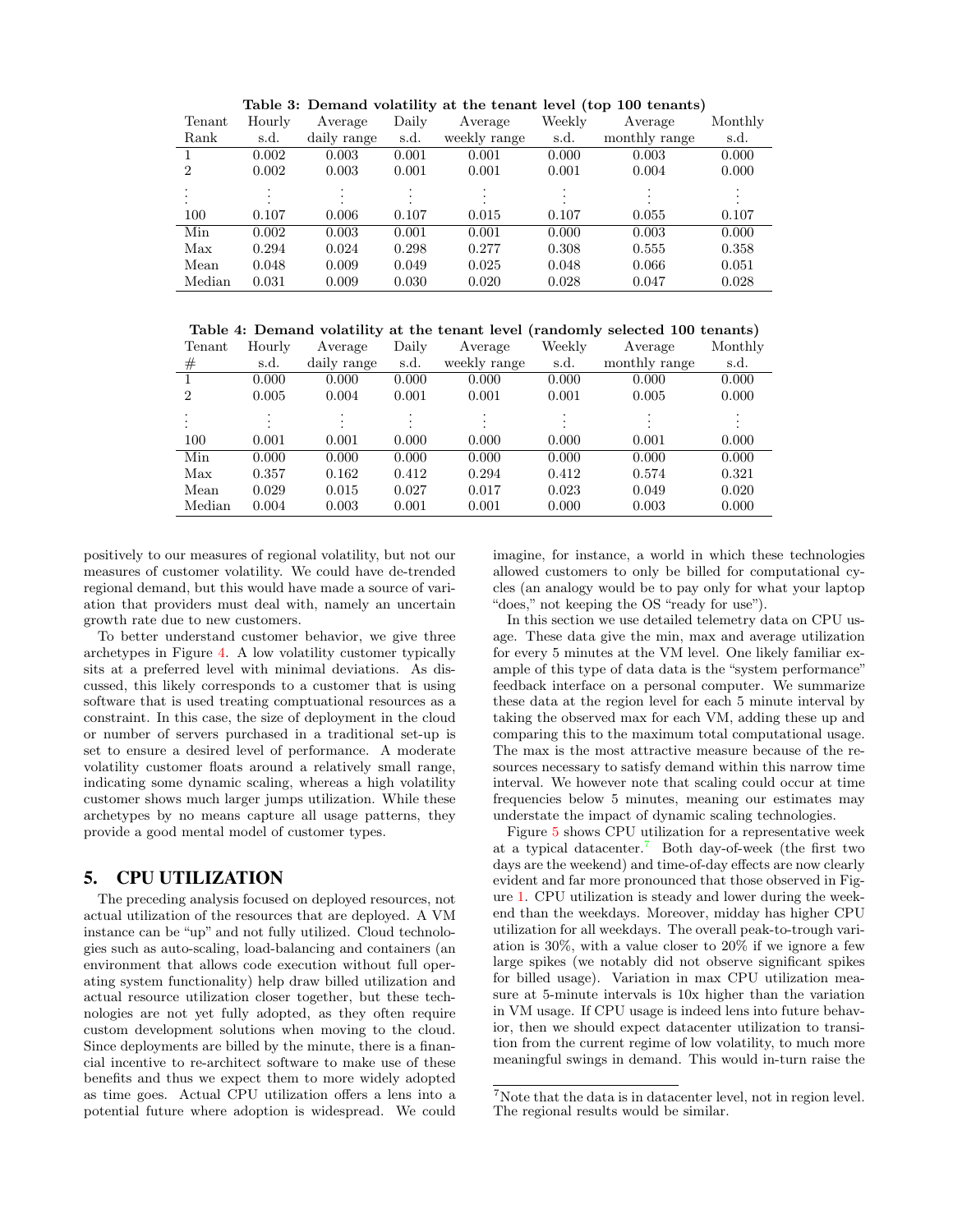

Figure 4: Standardized hourly usage of the nonvolatile, median and volatile tenant

efficiency gains from using dynamic prices. Given that static prices currently prevail, it would require a reorganization of the marketplace. However, we note that while these data provide clues about the future, they are by no means dispositive.

#### 6. DISCUSSION AND CONCLUSION

Our scientific understanding of peak-load pricing focuses on three industries: electricity, airlines and hotels [\[5,](#page-7-2) [6,](#page-7-3) [10,](#page-8-0) [12\]](#page-8-1). In all three of these industries, there are substantial demand fluctuations and high capacity costs, so that increasing utilization via pricing is economically important. Cloud computing is the fourth large industry that is an example of fixed capacity (in the short-run) with fixed costs representing a substantial fraction of total costs. Electricity has the property that failure to balance supply and demand either blows out transformers (over-supply) or appliances (under-supply), so that pricing cannot be used effectively as a balancing mechanism without additional controls. Moreover, peak electricity demand is generally determined by air conditioning, which is weather-dependent and therefore can be accurately forecast days in advance, which allows for a planned supply response, such as turning on peak-load generators. Airlines and hotels also have industry-specific features that limit the ability to generalize findings. Specifically, the desire of the majority of leisure travelers to book well in advance and lower price sensitivity of business travelers are salient features of the pricing problem. Especially for airlines, the discreteness of the problem is first order, with overbooking and buying back seats critical to efficiency [\[10\]](#page-8-0). In summary, these industries all possess quirky, industryspecific features that directly affect the utility of peak-load pricing.

Cloud computing offers great potential as a fourth major empirical example of peak-load pricing. The integer constraint is irrelevant (VMs can be threaded) and a failure to balance supply and demand is not disastrous, as with electricity. Thus, empirical work on demand for cloud computing offers potential insight into the operation of peak-load pricing. An early look at demand fluctuations [\[9\]](#page-8-6) found peak to trough variation, for the internal demand of a single customer, on the order of 300%, suggesting using peak-load pricing would be economically critical. This variation was primarily driven by web traffic and reflects the fact that the majority of people sleep at roughly the same time in a given geographic area. Given this type of variation in demand and the standard "story of the cloud," the fact that the three largest providers don't use time of day or peak load pricing would appear to be a puzzle.

<span id="page-6-0"></span>Our empirical findings offer a resolution to this puzzle and also indicate that circumstances may well change moving forward. We find that there is little variation on datacenter demand when looking at billed usage. Average variation is around 2% and the largest variation found is still under 6%. Because the efficiency loss is proportional to the square of the variation, even 6% produces a tiny efficiency loss. Moreover, there is a meaningful cost to offering a complex pricing structure—people may choose the wrong items to purchase, or shy away from purchasing due to the complexity, especially for a relatively new product—so simplicity in pricing seems entirely justified. That is, we find that, while theoretically optimal, use of an auction system or time of day pricing is unnecessary at the present time. Moreover, what variation exists is mostly (70%) predictable based on time alone; rather than using an auction, a simple, predictable time of day pricing mechanism is adequate to obtain most of the (already negligible) efficiency gains created by peak load pricing. In particular, just having two prices, peak and off-peak, with off-peak set in advance (like cellular telephone plans with their "free nights and weekends" option) would obtain the majority of the efficiency gains made available from an auction system. This is important because auctions have a substantial downside. A buyer of computing resources in an auction faces a "sudden death" loss of computing from losing the auction, and has to either write code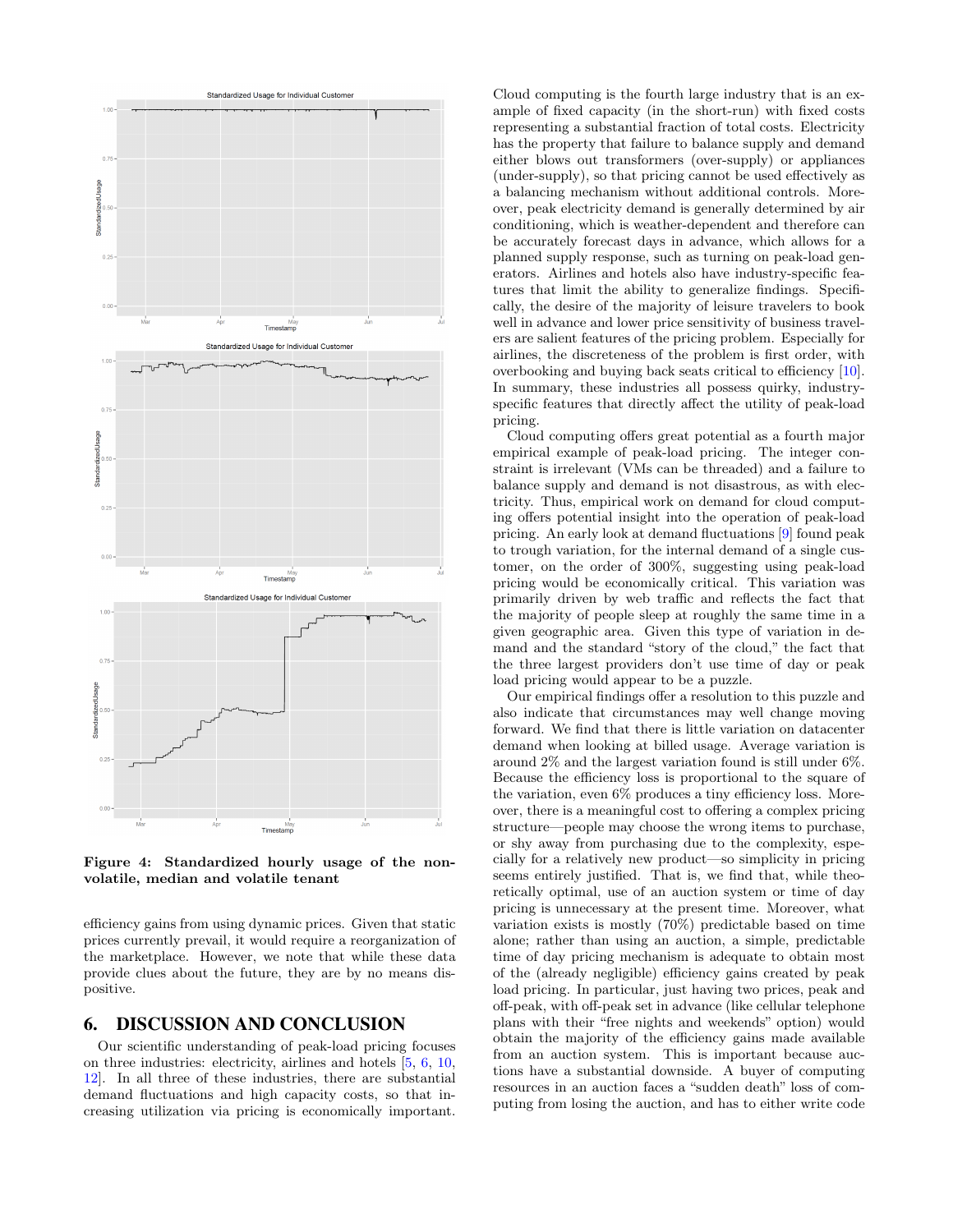

Figure 5: Max CPU utilization in a datacenter for a period of one week

to not lose the ongoing state of computation or suffer the loss of partial computation; either is costly and represents a real efficiency loss. Thus, the ability to use predictable time of day pricing in preference to an auction is an important advantage, provided the auction is not needed due to demand fluctuations.

Little variation at the datacenter level does not imply that customers have steady demand. Indeed, a fair summary is that there are three kinds of customers: steady, mild variation and large variation. Most customers are of the first two categories, but there are notable outliers in the third category that appear to be making effective use of adaptive scaling techniques. However, we showed that the correlation of these spikes with the broader market demand tends to be weak, which helps the fluctuations somewhat average out in a large sample. Indeed, a significant source of datacenter fluctuation, not present in the individual customer variation, is the entry of new customers. The steadiness of the customer demand probably has to do with low prices —a customer can save a few dollars by turning off their use, but then have to turn it back on when they need it; the convenience of "always on" overwhelms the dollar saving.

Finally, many customers may be bringing programs to the cloud that were written for an internal data center and may not take advantage of the elastic nature of cloud computing. The best indication of whether future demand will show greater fluctuation than present demand is whether usage, rather than purchasing, fluctuates more. In the same way that CPU-usage for personal computers usage fluctuates dramatically, idling at night, reveals the ability to scale back purchase, perhaps customers are just leaving their VMs on, but not actually using them. Indeed, we find that there is much greater fluctuation in usage than in purchase, 15- 20% versus 2-6% for for purchases. However, this fluctuation is quite predictable, which means time of day pricing works well, even for the future. Thus, the conclusion that auctions,

<span id="page-7-6"></span>with their undesirable unpredictability, are unnecessary persists even with usage as a proxy for demand.

# Acknowledgments

Any views and opinions expressed herein are solely those of the authors and do not reflect those of the Microsoft Corporation or Uber.

# 7. REFERENCES

- <span id="page-7-0"></span>[1] Michael Armbrust, Armando Fox, Rean Griffith, Anthony D Joseph, Randy Katz, Andy Konwinski, Gunho Lee, David Patterson, Ariel Rabkin, Ion Stoica, et al. A view of cloud computing. Communications of the ACM, 53(4):50–58, 2010.
- <span id="page-7-5"></span>[2] Paul Barham, Boris Dragovic, Keir Fraser, Steven Hand, Tim Harris, Alex Ho, Rolf Neugebauer, Ian Pratt, and Andrew Warfield. Xen and the art of virtualization. ACM SIGOPS Operating Systems Review, 37(5):164–177, 2003.
- <span id="page-7-4"></span>[3] Luiz André Barroso, Jimmy Clidaras, and Urs Hölzle. The datacenter as a computer: An introduction to the design of warehouse-scale machines. Synthesis lectures on computer architecture, 8(3):1–154, 2013.
- <span id="page-7-1"></span>[4] Ergin Bayrak, John P Conley, and Simon Wilkie. The economics of cloud computing. The Korean Economic Review, 27(2):203–230, 2011.
- <span id="page-7-2"></span>[5] Wedad Elmaghraby and Pınar Keskinocak. Dynamic pricing in the presence of inventory considerations: Research overview, current practices, and future directions. Management Science, 49(10):1287–1309, 2003.
- <span id="page-7-3"></span>[6] Guillermo Gallego and Garrett Van Ryzin. Optimal dynamic pricing of inventories with stochastic demand over finite horizons. Management Science, 40(8):999–1020, 1994.